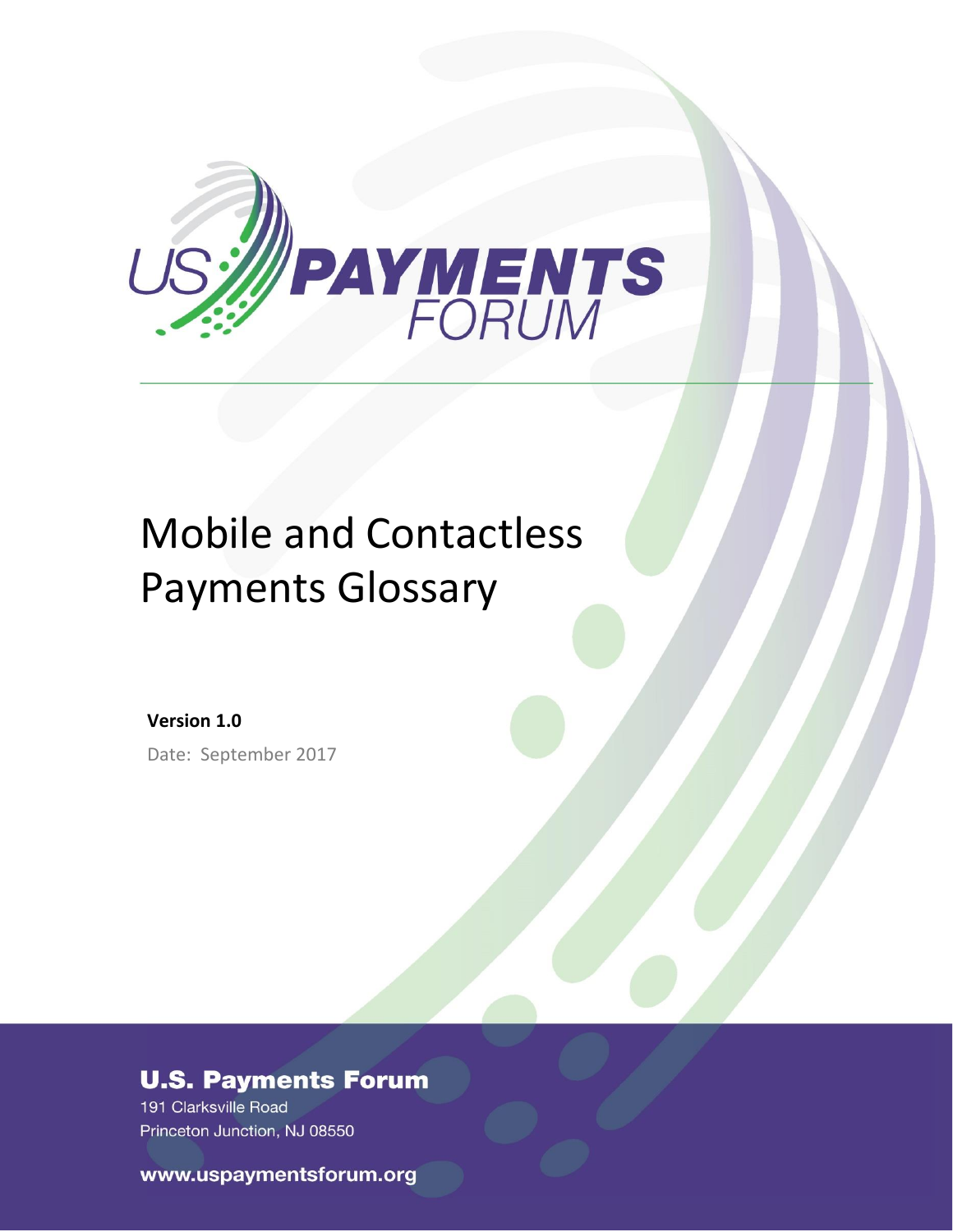

# **About the U.S. Payments Forum**

The U.S. Payments Forum, formerly the EMV Migration Forum, is a cross-industry body focused on supporting the introduction and implementation of EMV chip and other new and emerging technologies that protect the security of, and enhance opportunities for payment transactions within the United States. The Forum is the only non-profit organization whose membership includes the entire payments ecosystem, ensuring that all stakeholders have the opportunity to coordinate, cooperate on, and have a voice in the future of the U.S. payments industry. Additional information can be found at [http://www.uspaymentsforum.org.](http://www.uspaymentsforum.org/)

# **About the Mobile and Contactless Payments Working Committee**

The goal of the Mobile and Contactless Payments Working Committee is for all interested parties to work collaboratively to explore the opportunities and challenges associated with implementation of mobile and contactless payments in the U.S. market, identify possible solutions to challenges, and facilitate the sharing of best practices with all industry stakeholders

EMV is a trademark owned by EMVCo LLC.

Copyright ©2017 U.S. Payments Forum and Smart Card Alliance. All rights reserved. The U.S. Payments Forum has used best efforts to ensure, but cannot guarantee, that the information described in this document is accurate as of the publication date. The U.S. Payments Forum disclaims all warranties as to the accuracy, completeness or adequacy of information in this document. Comments or recommendations for edits or additions to this document should be submitted to: [info@uspaymentsforum.org.](mailto:info@uspaymentsforum.org)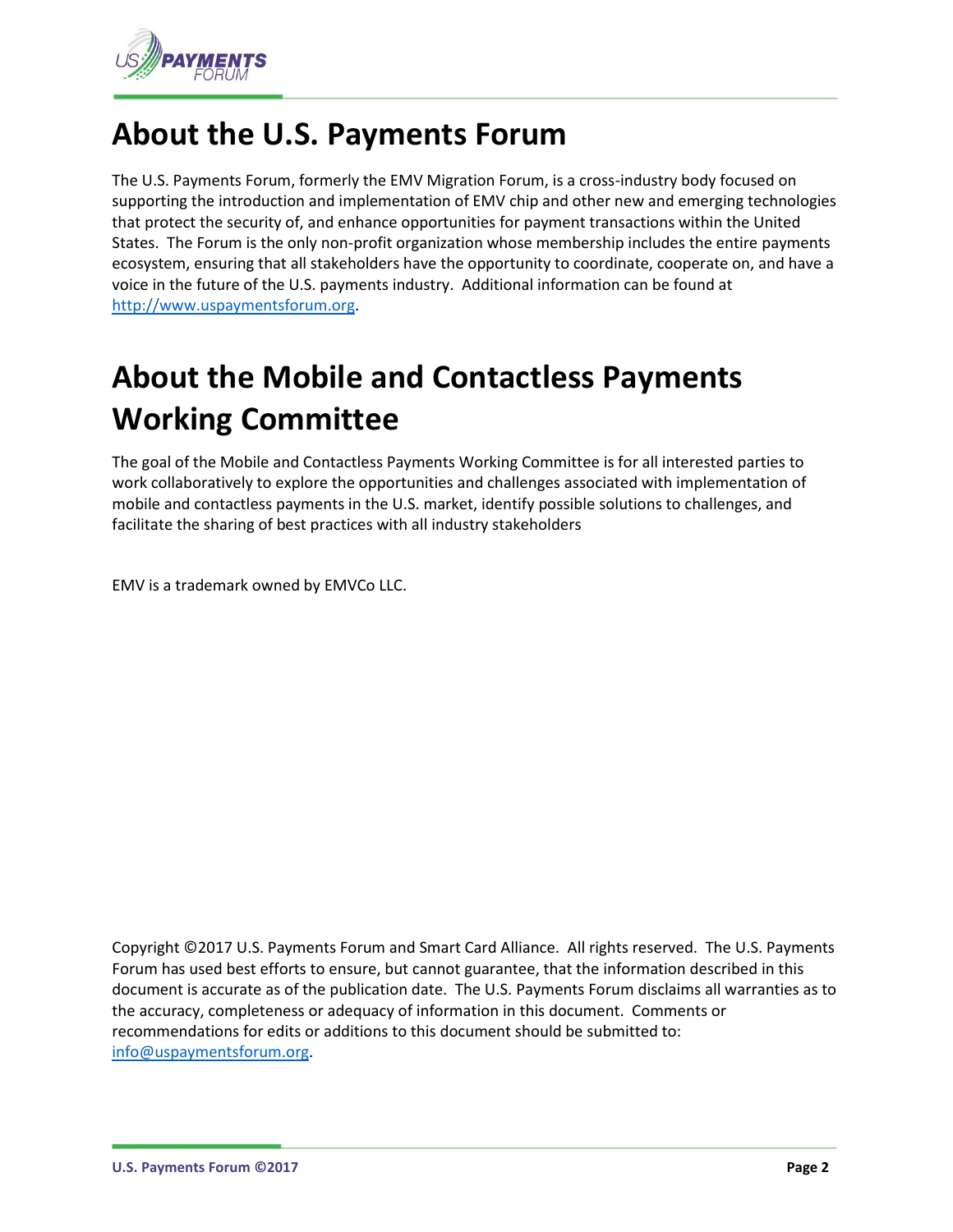

# Table of Contents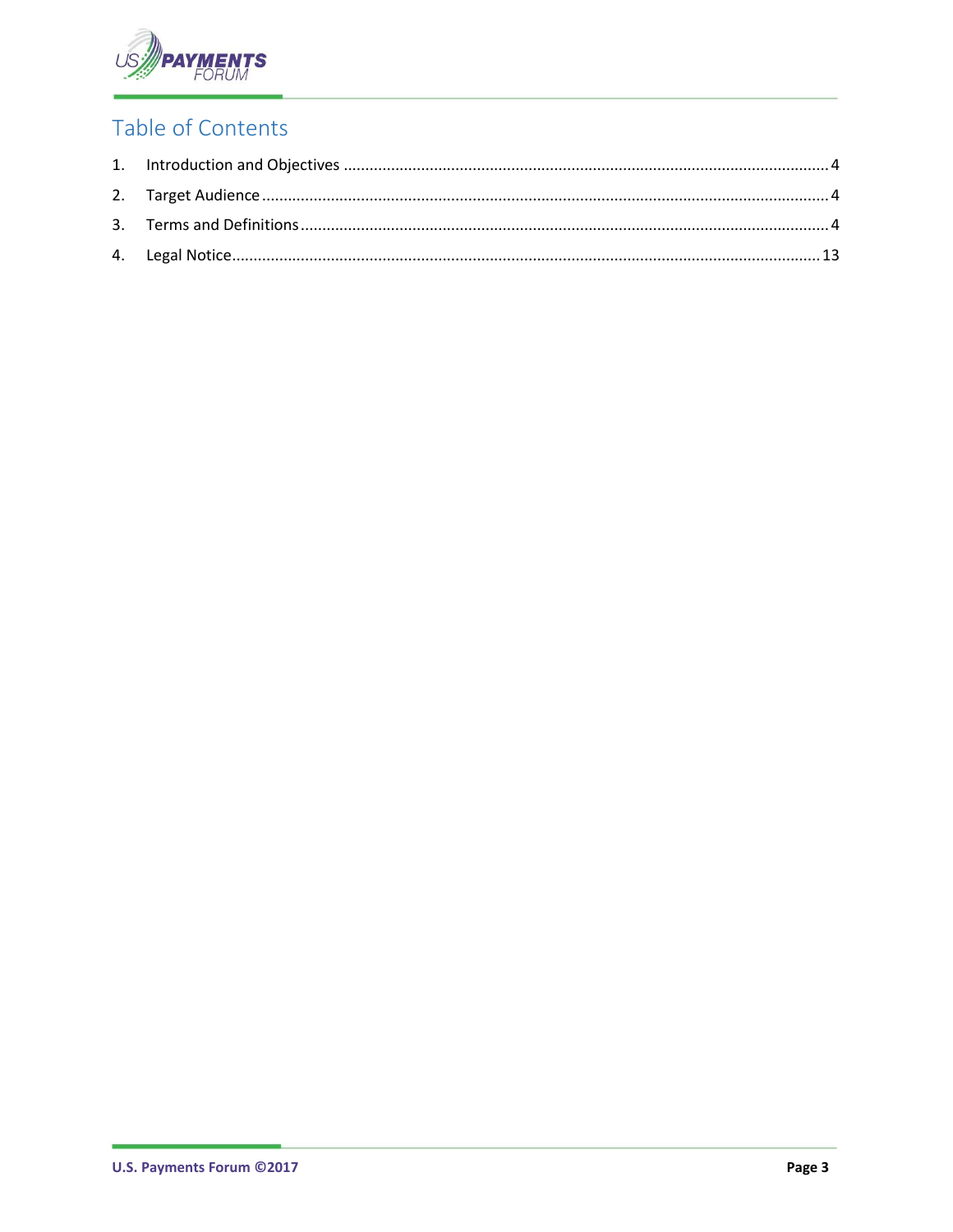

### <span id="page-3-0"></span>**1. Introduction and Objectives**

This document is a collection of mobile and contactless payments terms and definitions collected from existing U.S. Payments Forum and Secure Technology Alliance mobile/contactless payments glossaries as well as previously undefined terms provided by ecosystem stakeholders. The intent is to garner cross-industry understanding of mobile and contactless payments terms and encourage the standardization of terminology.

The Mobile and Contactless Payments Working Committee uses a broad definition of "mobile and contactless payments" to mean all non-contact payment approaches that facilitate convenient, fast and secure payment transactions for consumers. Activities will include all mobile payments approaches (e.g., bar code, QR code, Near Field Communication (NFC), Samsung Magnetic Secure Transmission (MST), EMV and Magnetic Stripe Data (MSD) contactless, Bluetooth, in-app, m-commerce browser transactions, other mobile technologies that can be used to enable payment), all form factors (e.g., dualinterface EMV chip cards, mobile devices, wearables and cards on file), and both card and non-card (e.g., faster payments) approaches.

The project scope is bounded to mobile payments with POS interactions. (In-app or mobile-based browser payment are in scope if they are used at the POS.) E-Commerce transactions are out of scope for this document.

### <span id="page-3-1"></span>**2. Target Audience**

- Moderately technical audience
- All U.S. Payments Forum members interested in mobile and contactless payments

## <span id="page-3-2"></span>**3. Terms and Definitions**

To facilitate a common understanding of terms, the project has listed key terms and definitions specific to mobile payments with POS interactions, including loyalty/reward cards. References are included for the source of the definitions, with sources below.

- 1. Referenced from the Secure Technology Alliance Glossary: Mobile and Contactless Payment Terms, January 16, 2017
- 2. Referenced from the U.S. Payments Forum Communications & Education Working Committee Standardization of Terminology document v2.1, January 2014
- 3. Referenced from Conexxus Mobile Payments Standard v2.0 documentation, September 18, 2016
- 4. Referenced from [www.iso.org](http://www.iso.org/)
- 5. Referenced from [www.emvco.com](http://www.emvco.com/)
- 6. Referenced from the Secure Technology Alliance white paper: Smart Cards and Biometrics, https://www.securetechalliance.org/publications-smart-cards-and-biometrics/
- 7. Referenced from Wikipedia and the Secure Technology white paper: BLE 101, http://www.securetechalliance.org/publications-bluetooth-low-energy-ble-101-a-technologyprimer-with-example-use-cases/
- 8. Referenced from https://developer.visa.com/products/visa\_direct/guides
- 9. Referenced From U.S. Payments Forum white paper: Near-Term Solutions to Address the Growing Threat of Card-Not-Present Fraud[, http://www.emv-connection.com/near-term](http://www.emv-connection.com/near-term-solutions-to-address-the-growing-threat-of-card-not-present-fraud-webinar/)[solutions-to-address-the-growing-threat-of-card-not-present-fraud-webinar/](http://www.emv-connection.com/near-term-solutions-to-address-the-growing-threat-of-card-not-present-fraud-webinar/)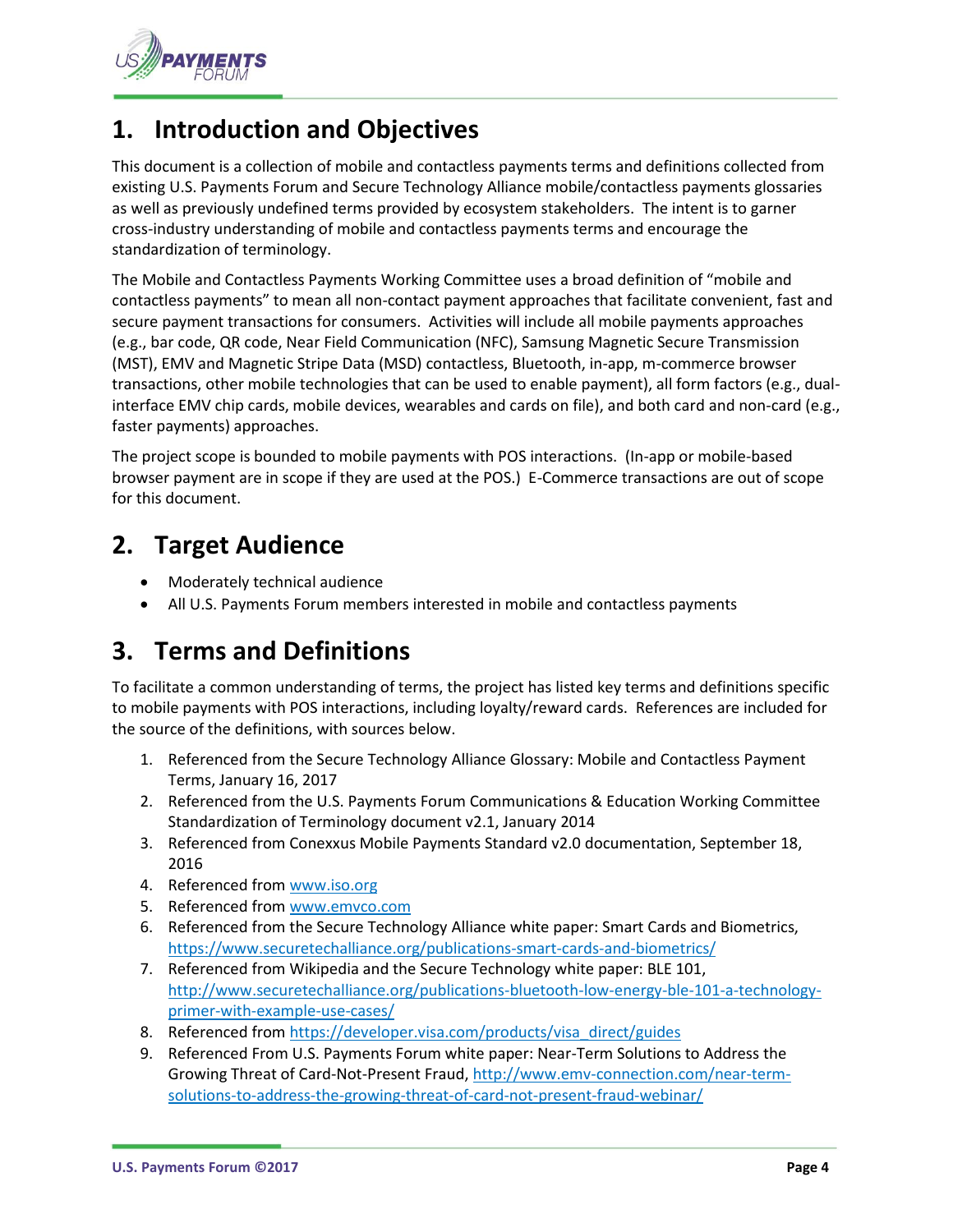

- 10. Adapted from the Secure Technology Alliance white paper: Technologies for Payment Fraud Prevention: EMV, Encryption and Tokenization, [http://www.securetechalliance.org/publications-technologies-for-payment-fraud-prevention](http://www.securetechalliance.org/publications-technologies-for-payment-fraud-prevention-emv-encryption-and-tokenization/)[emv-encryption-and-tokenization/](http://www.securetechalliance.org/publications-technologies-for-payment-fraud-prevention-emv-encryption-and-tokenization/)
- 11. Adapted from the Secure Technology Alliance white paper: Transit and Contactless Open Payments: An Emerging Approach for Fare Collection, <https://www.securetechalliance.org/publications-transit-financial-2011/>
- 12. Referenced from the Federal Reserve Faster Payments Task Force and Secure Payments Task Force glossary of terms<https://fedpaymentsimprovement.org/resources/glossary/>
- 13. Referenced from PC Magazine glossary: <http://www.pcmag.com/encyclopedia/term/66741/geofence>
- 14. Referenced from PC Magazine glossary: <http://www.pcmag.com/encyclopedia/term/63271/geolocation>
- 15. Adapted from Consult Hyperion WP[: http://www.chyp.com/wp-content/uploads/2015/01/HCE](http://www.chyp.com/wp-content/uploads/2015/01/HCE-and-SIM-Secure-Element.pdf)[and-SIM-Secure-Element.pdf](http://www.chyp.com/wp-content/uploads/2015/01/HCE-and-SIM-Secure-Element.pdf)
- 16. Adapted from [http://www.itbusiness.ca/news/digital-wallet-showdown-masterpass-vs-v](http://www.itbusiness.ca/news/digital-wallet-showdown-masterpass-vs-v-me/34179)[me/34179](http://www.itbusiness.ca/news/digital-wallet-showdown-masterpass-vs-v-me/34179)
- 17. Adapted from [https://www.nfcworld.com/2013/03/20/323195/mastercard-fights-back-against](https://www.nfcworld.com/2013/03/20/323195/mastercard-fights-back-against-new-payments-players-with-increased-transaction-fees-for-digital-wallets-that-dont-share-data/)[new-payments-players-with-increased-transaction-fees-for-digital-wallets-that-dont-share-data/](https://www.nfcworld.com/2013/03/20/323195/mastercard-fights-back-against-new-payments-players-with-increased-transaction-fees-for-digital-wallets-that-dont-share-data/)
- 18. Adapted from various Secure Technology Alliance white papers
- 19. Adapted from Wikipedia
- 20. No definitive source
- 21. Referenced from the Secure Technology Alliance white paper: The Changing US Payments Landscape
- 22. Referenced from Secure Technology Alliance white paper: Mobile ID Authentication, <http://www.securetechalliance.org/publications-mobile-identity-authentication/>
- 23. Referenced the Federal Reserve Bank of Boston white paper: Getting Ahead of the Curve: Assessing Card-No-Present Fraud in the Mobile Payments Environment. [https://www.frbatlanta.org/-/media/documents/rprf/rprf\\_pubs/2016/11-getting-ahead-of-the](https://www.frbatlanta.org/-/media/documents/rprf/rprf_pubs/2016/11-getting-ahead-of-the-curve-assessing-card-not-present-fraud-2016-11-18.pdf)[curve-assessing-card-not-present-fraud-2016-11-18.pdf](https://www.frbatlanta.org/-/media/documents/rprf/rprf_pubs/2016/11-getting-ahead-of-the-curve-assessing-card-not-present-fraud-2016-11-18.pdf)
- 24. Referenced from Dictionary.com:<http://www.dictionary.com/browse/wearable>
- 25. Referenced from<https://www.iso.org/standard/56692.html>

| <b>Term</b>                                 | <b>Also</b><br><b>Known As</b><br>(AKA) | <b>Industry Stakeholder Definition</b>                                                                                                                                                                                                                                                                                                                                                                                                                   |
|---------------------------------------------|-----------------------------------------|----------------------------------------------------------------------------------------------------------------------------------------------------------------------------------------------------------------------------------------------------------------------------------------------------------------------------------------------------------------------------------------------------------------------------------------------------------|
| 3-D Secure / 3-D<br><b>Secure 2.0 (3DS)</b> |                                         | Three-Domain Secure (3DS) is a messaging protocol to enable consumers to<br>authenticate themselves with their card issuer when making card-not-<br>present (CNP) e-commerce purchases. <sup>5</sup> For information on 3DS and 3DS 2.0,<br>please see the Near-Term Solutions to Address the Growing Threat of Card-<br>Not-Present Fraud white paper. <sup>9</sup>                                                                                     |
| <b>Bar Code</b>                             |                                         | An optical machine-readable representation of data about the object to<br>which the bar code is attached. Originally, bar codes represented data by<br>varying the widths and spaces between parallel lines, referred to as linear or<br>one-dimensional (1D) bar codes. They evolved to use rectangles, dots,<br>hexagons, and other geometric patterns in two dimensions (2D). Mobile<br>payments can use QR codes or other 2D bar codes. <sup>1</sup> |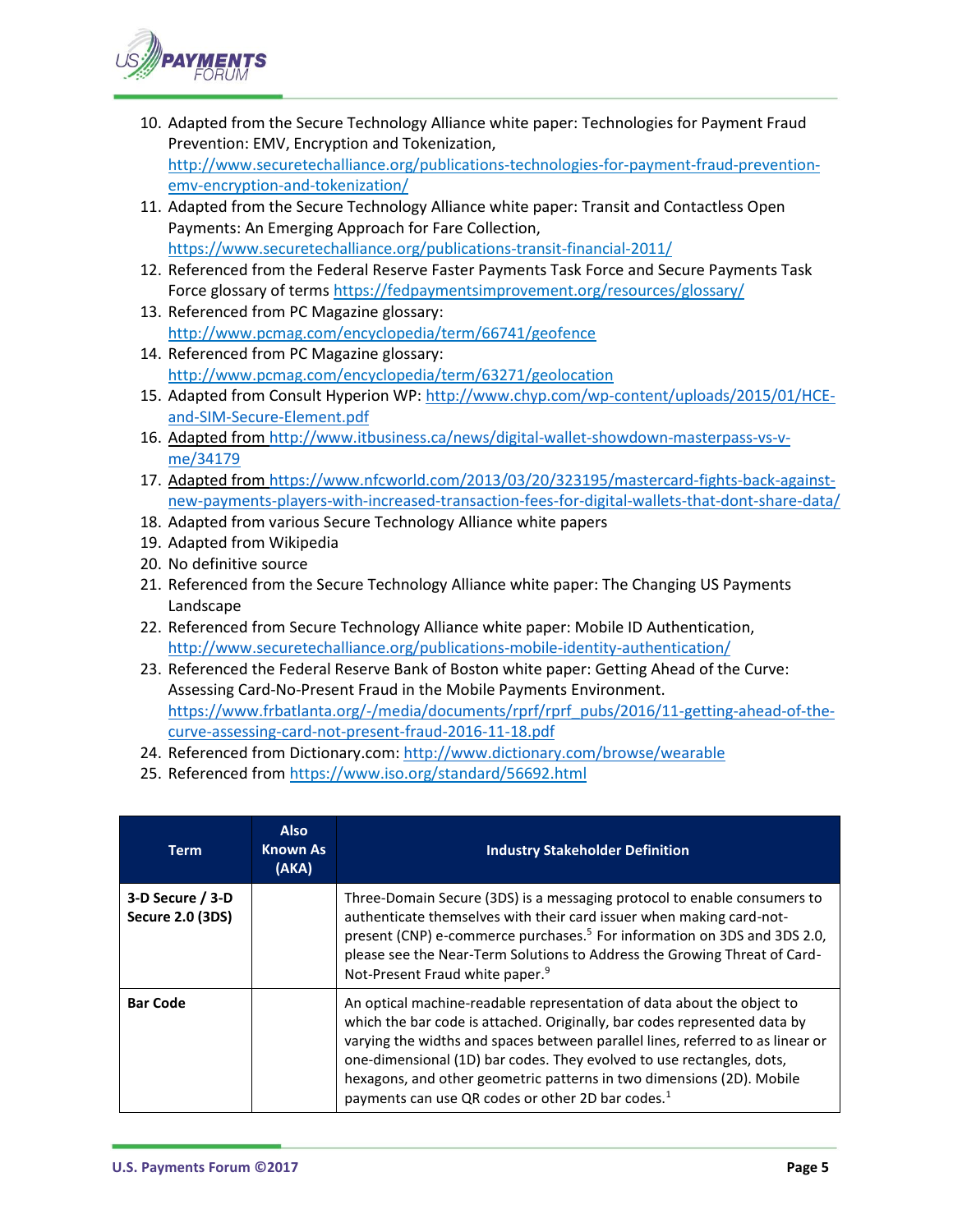

| <b>Term</b>                                                      | <b>Also</b><br><b>Known As</b><br>(AKA) | <b>Industry Stakeholder Definition</b>                                                                                                                                                                                                                                                                                                                                                                                          |
|------------------------------------------------------------------|-----------------------------------------|---------------------------------------------------------------------------------------------------------------------------------------------------------------------------------------------------------------------------------------------------------------------------------------------------------------------------------------------------------------------------------------------------------------------------------|
| <b>Biometric</b><br>Recognition                                  |                                         | Automated methods of identifying or verifying the identity of a person based<br>on unique biological (anatomical or physiological) or behavioral<br>characteristics. <sup>6</sup>                                                                                                                                                                                                                                               |
| <b>Bluetooth</b>                                                 |                                         | Bluetooth is a wireless technology standard for exchanging data over short<br>distances (10-100m, using short-wavelength UHF radio waves in the ISM<br>band from 2.4 to 2.485 GHz) from fixed and mobile devices. Bluetooth is<br>managed by the Bluetooth Special Interest Group<br>http://www.bluetooth.com.7                                                                                                                 |
| <b>Bluetooth Low</b><br><b>Energy (BLE)</b>                      |                                         | Bluetooth low energy (BLE) is a wireless computer network technology<br>designed and marketed as Bluetooth Smart by the not-for-profit non-stock<br>corporation Bluetooth Special Interest Group (SIG). BLE is a subset of the<br>Bluetooth 4.0 specification. BLE was designed to require less power and<br>incur lower cost than Bluetooth, while providing a similar or larger<br>communication range. <sup>7</sup>          |
| <b>Business</b><br><b>Application</b><br><b>Identifier (BAI)</b> |                                         | Two-character code that identifies the intended use of a push payment. It<br>determines the data carried in the message, the limits and economics that<br>may apply to the transaction, and may be used by the sending and/or<br>receiving issuer to make an authorization decision. <sup>8</sup>                                                                                                                               |
| <b>Card Not Present</b><br>(CNP)                                 |                                         | Payment card transaction where the cardholder does not present the card<br>for merchant examination at the time of purchase, such as a mail-order<br>transaction or a purchase made over the telephone or Internet (using the<br>U.S. Payment Forum CNP white paper definition <sup>9</sup> ).<br>*Mobile-based payments create complexities relative to card-present and<br>card-not-present payments. <sup>9</sup>            |
| <b>Card On File</b>                                              |                                         | Payment credentials provided by the cardholder to a merchant with the<br>authorization to use the stored "card on file" credentials for payment (for<br>individual or recurring payments). <sup>10</sup>                                                                                                                                                                                                                        |
| Cardholder<br><b>Initiated</b><br><b>Transaction</b>             |                                         | Any transaction where the cardholder is present and provides their payment<br>credential. This can be through a terminal in store or online through a<br>checkout experience. A cardholder-initiated transaction contains verification<br>that the cardholder was involved in the transaction. <sup>5</sup>                                                                                                                     |
| <b>Closed Loop</b><br><b>Mobile Payment</b>                      |                                         | A mobile payment system that is specific to single merchant organization or<br>small group of merchants. <sup>11</sup>                                                                                                                                                                                                                                                                                                          |
| Cloud                                                            |                                         | A reference to using cloud computing to access services and applications.<br>Cloud computing is a model for enabling ubiquitous, convenient, on-demand<br>network access to a shared pool of configurable computing resources (e.g.,<br>networks, servers, storage, applications, and services) that can be rapidly<br>provisioned and released with minimal management effort or service<br>provider interaction. <sup>1</sup> |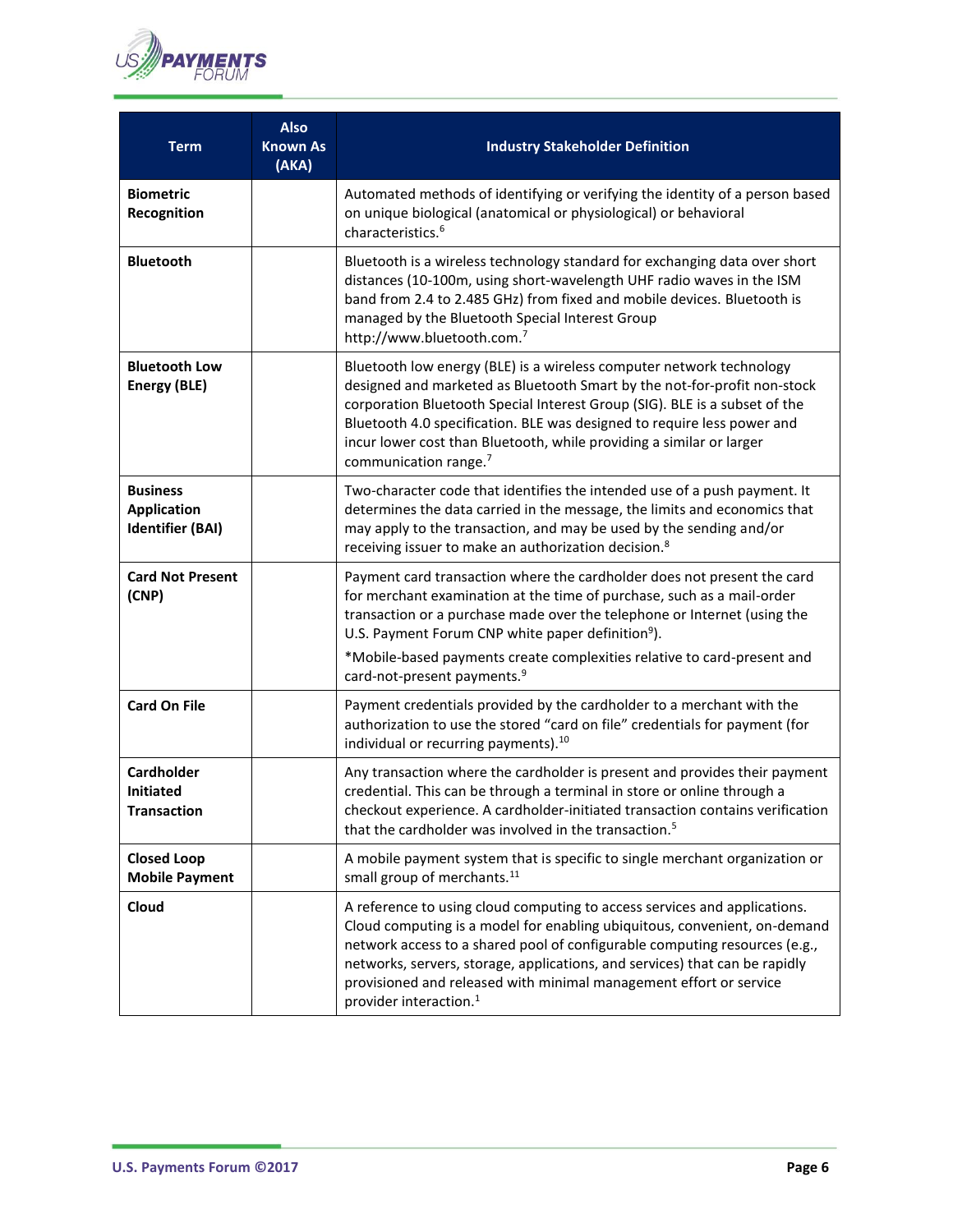

| <b>Term</b>                                                                          | <b>Also</b><br><b>Known As</b><br>(AKA)                      | <b>Industry Stakeholder Definition</b>                                                                                                                                                                                                                                                                                                                                                                                                                                                                                              |
|--------------------------------------------------------------------------------------|--------------------------------------------------------------|-------------------------------------------------------------------------------------------------------------------------------------------------------------------------------------------------------------------------------------------------------------------------------------------------------------------------------------------------------------------------------------------------------------------------------------------------------------------------------------------------------------------------------------|
| <b>Consumer Device</b><br><b>Cardholder</b><br><b>Verification</b><br>Method (CDCVM) | On-Device<br>Cardholde<br>Verificatio<br>n Method<br>(ODCVM) | A method that uses a mobile payment device (e.g., phone, wearable, card)<br>to authenticate cardholder identity in a mobile payments transaction (e.g.,<br>PIN or biometrics). <sup>1</sup>                                                                                                                                                                                                                                                                                                                                         |
| <b>Contactless Chip</b><br>Card                                                      |                                                              | A chip card that communicates with a reader through a radio frequency<br>interface. Communication is defined by ISO 14443. <sup>2</sup>                                                                                                                                                                                                                                                                                                                                                                                             |
| <b>Contactless EMV</b><br>Payment                                                    |                                                              | An EMV chip payment transaction that uses the contactless interface of a<br>chip card and communicates with an EMV chip-enabled reader using radio<br>frequency and results in an EMV cryptogram. <sup>1</sup>                                                                                                                                                                                                                                                                                                                      |
| <b>Contactless</b><br><b>Payments</b>                                                |                                                              | Payment transactions that require no physical contact between the<br>consumer payment device and the physical terminal. In a contactless<br>payment transaction, the consumer holds the contactless card, device, or<br>mobile phone in close proximity (less than 2-4 inches) to the terminal and<br>the payment account information is communicated wirelessly (via radio<br>frequency [RF]) or NFC. <sup>2</sup>                                                                                                                 |
| <b>Contactless POS</b><br><b>Terminal/Reader</b>                                     |                                                              | A terminal/reader with contactless functionality, enabling it to accept<br>contactless payments, including payments from contactless magnetic stripe<br>mode and contactless EMV enabled devices (e.g., chip cards and mobile NFC<br>devices that are provisioned with payment applications and credentials). $1$                                                                                                                                                                                                                   |
| <b>Data Encryption</b><br><b>Standard (DES)</b>                                      |                                                              | A cryptographic algorithm adopted by the National Bureau of Standards for<br>data security. Encryption scrambles personal identification numbers (PINs)<br>and transaction data for safe transmission. <sup>20</sup>                                                                                                                                                                                                                                                                                                                |
| <b>Digital Wallet</b>                                                                | eWallet                                                      | A software representation of a physical wallet. For example, putting debit<br>and credit cards into an application that holds payment credentials through<br>which someone can pay, using the digital version of the debit or credit cards<br>in that person's physical wallet, linking to the same account, to pay. <sup>20</sup>                                                                                                                                                                                                  |
| <b>Dual-Interface</b><br>Card                                                        |                                                              | A chip card that allows the chip to be accessed by both the contact plate on<br>the card and the antenna embedded in the card. <sup>1</sup>                                                                                                                                                                                                                                                                                                                                                                                         |
| <b>Dual-Interface</b><br><b>POS Terminal</b>                                         |                                                              | A terminal with both EMV contact and contactless functionality. If enabled,<br>payment transactions can use either interface.<br>Notes: "Hybrid" terminals accept contact and magnetic stripe only. It does<br>not include contactless. <sup>20</sup>                                                                                                                                                                                                                                                                               |
| <b>Dynamic</b><br>Card<br>Verificati<br>on<br>Value/Co<br>de                         | dCVV,<br>dCVC,<br>dCVx                                       | Dynamic CVV/CVC, allows the issuer to secure contactless MSD mode<br>transactions by allowing the contactless card to generate a dCVC/dCVV using<br>a diversified key and then include the dynamic card verification value/code<br>in the discretionary data field of the track data which will allow the issuer to<br>verify the secure contactless MSD mode transaction. The different payment<br>networks' contactless specifications use different dynamic data to secure the<br>contactless MSD mode transaction. <sup>9</sup> |
| <b>Embedded</b><br><b>Secure Elements</b>                                            |                                                              | An embedded, fixed and therefore non-removable separate secure chip in<br>the mobile phone. <sup>1</sup>                                                                                                                                                                                                                                                                                                                                                                                                                            |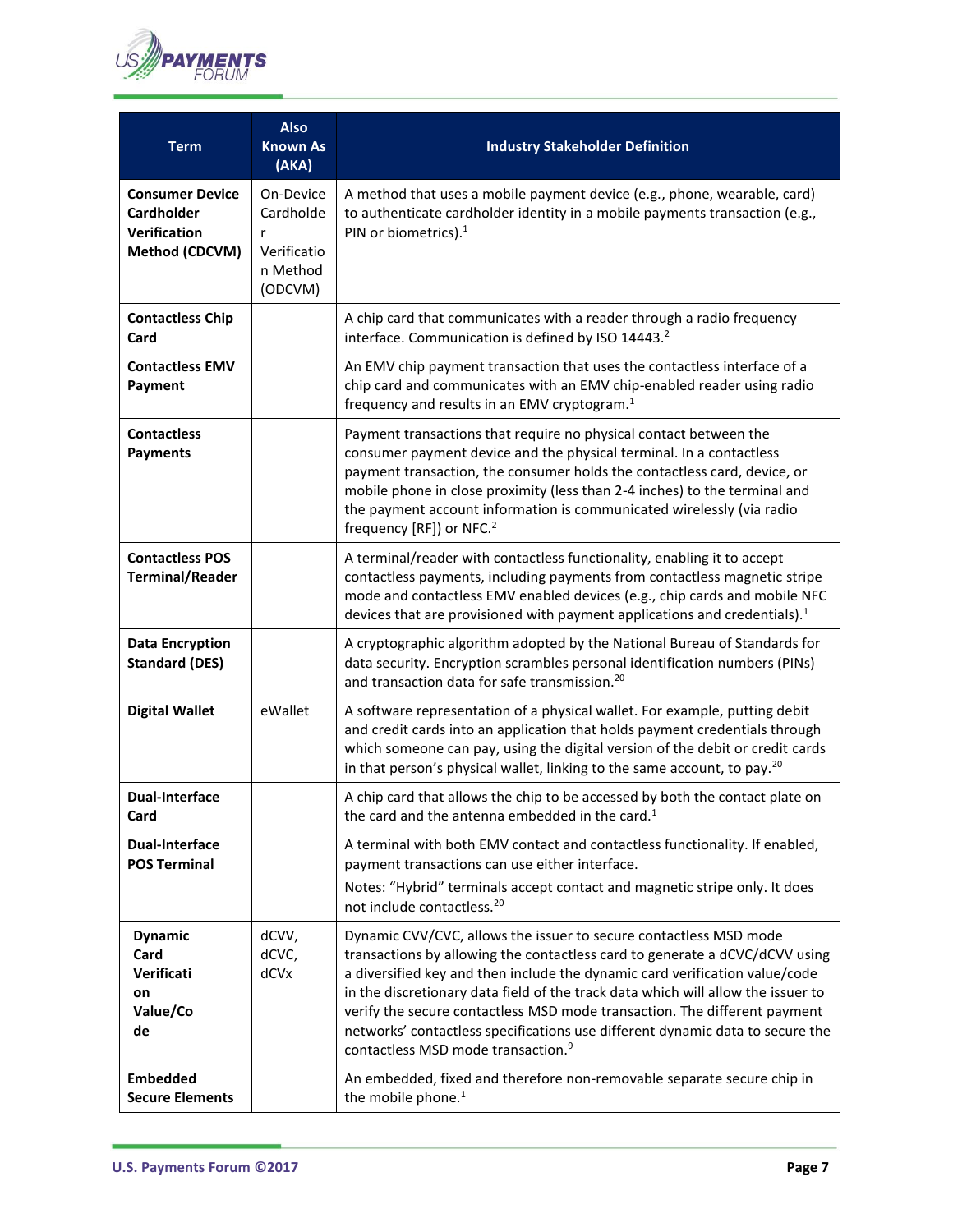

| <b>Term</b>                                                      | <b>Also</b><br><b>Known As</b><br>(AKA) | <b>Industry Stakeholder Definition</b>                                                                                                                                                                                                                                                                                                                                                                                                                                                              |
|------------------------------------------------------------------|-----------------------------------------|-----------------------------------------------------------------------------------------------------------------------------------------------------------------------------------------------------------------------------------------------------------------------------------------------------------------------------------------------------------------------------------------------------------------------------------------------------------------------------------------------------|
| <b>Enrollment</b>                                                |                                         | The process of registering an account (e.g., payment or loyalty accounts) into<br>a mobile or e-wallet. <sup>20</sup>                                                                                                                                                                                                                                                                                                                                                                               |
| Facial<br>Recognition                                            |                                         | Biometric method that requires a device to view an image or video of a<br>person's face and compare it to an image or video in a reference database.<br>The comparison examines the facial structure, shape, and proportions; the<br>distance between the eyes, nose, mouth, and jaw; the upper outlines of the<br>eye sockets; the sides of the mouth; the location of the nose and eyes; and<br>the area surrounding the cheek bones. Could be used for cardholder<br>verification. <sup>20</sup> |
| <b>Fingerprint</b><br>Recognition                                |                                         | Biometric recognition based on unique characteristics gleaned from<br>impressions of the ridge valley patterns (e.g., ridge flow, ridge spacing, ridge<br>endings, ridge bifurcations) present on human fingers. Could be used for<br>cardholder verification. <sup>20</sup>                                                                                                                                                                                                                        |
| Geofence                                                         |                                         | A geographic zone that is defined for tracking purposes. When a tracking<br>device in a vehicle or a person with a smartphone tracking app enters or<br>leaves a geofence, the device sends a signal via e-mail or texting to a<br>recipient. Geofences can be permanently assigned or temporary. <sup>13</sup>                                                                                                                                                                                     |
| Geolocation                                                      |                                         | The physical location of an object in the world, which may be described by<br>degrees of longitude and latitude or by a more identifiable place such as city<br>or residence. Being able to identify the location of a user via the geolocation<br>methods in a smartphone (e.g., GPS, cellular) has enabled entirely new<br>applications and businesses. <sup>14</sup>                                                                                                                             |
| <b>GPRS or (General</b><br><b>Packet Radio</b><br>Service)       |                                         | The first high-speed digital data service provided by cellular carriers that<br>used the GSM technology. GPRS added a packet-switched channel to GSM,<br>which uses dedicated, circuit-switched channels for voice conversations. <sup>1</sup>                                                                                                                                                                                                                                                      |
| <b>GSM</b>                                                       |                                         | A European Telecommunications Standards Institute (ETSI) standard for<br>digital cellular phones that use integrated cards for identification and<br>security. <sup>20</sup>                                                                                                                                                                                                                                                                                                                        |
| <b>GSMA</b>                                                      |                                         | GSM Association: Association of about 700 mobile network operators<br>(MNOs) in 218 countries around the world. $1$                                                                                                                                                                                                                                                                                                                                                                                 |
| <b>Host Card</b><br><b>Emulation (HCE)</b>                       |                                         | HCE is mechanism for an application running on the "host" processor (the<br>mobile device's main processor-where most consumer applications run) to<br>perform NFC card emulation transactions with an external reader. Examples<br>of HCE implementations include the Android operating system (Android<br>KitKat 4.4 and higher) and the BlackBerry operating system. <sup>20</sup>                                                                                                               |
| <b>In-App Payment</b>                                            |                                         | In-app refers to making a mobile purchase from within a mobile app. There<br>is a distinction between paying with NFC mobile wallets and paying directly<br>through the merchant-specific native mobile app with credit, debit or<br>prepaid card number, typically stored in a digital wallet. <sup>20</sup>                                                                                                                                                                                       |
| Interaction<br><b>Method for</b><br>Proximity<br><b>Payments</b> |                                         | The technology used to communicate wirelessly between a payment device<br>and a POS terminal. Technologies used include: NFC; ISO/IEC 14443 (for<br>cards); QR code or bar code; BLE. <sup>18</sup>                                                                                                                                                                                                                                                                                                 |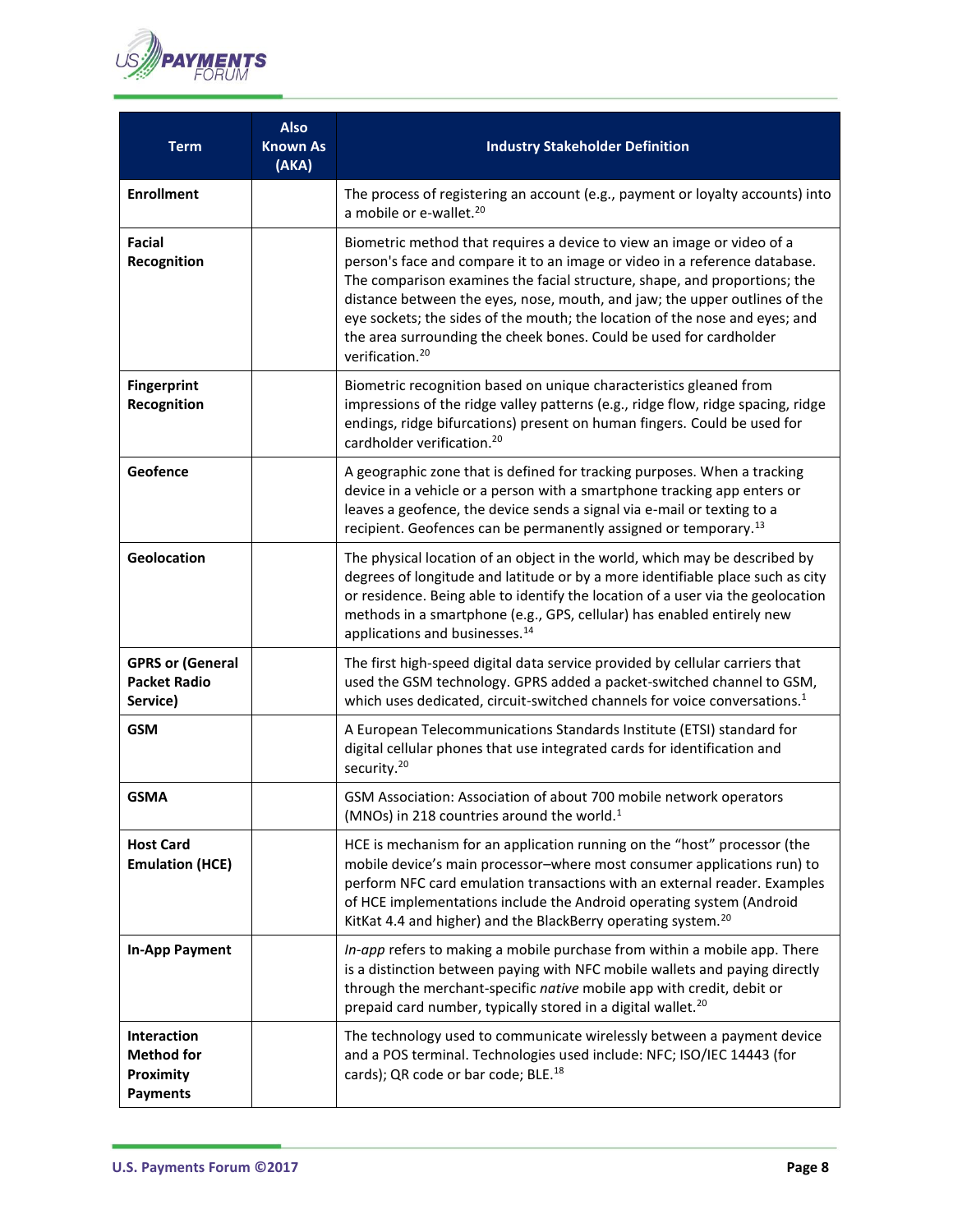

| <b>Term</b>                                                | <b>Also</b><br><b>Known As</b><br>(AKA)                        | <b>Industry Stakeholder Definition</b>                                                                                                                                                                                                                                                                                                                                                                                                                                                                                                                                                                                                                                                                                                                                                                                                             |
|------------------------------------------------------------|----------------------------------------------------------------|----------------------------------------------------------------------------------------------------------------------------------------------------------------------------------------------------------------------------------------------------------------------------------------------------------------------------------------------------------------------------------------------------------------------------------------------------------------------------------------------------------------------------------------------------------------------------------------------------------------------------------------------------------------------------------------------------------------------------------------------------------------------------------------------------------------------------------------------------|
| <b>ISO/IEC 14443</b>                                       |                                                                | ISO/IEC standard "Identification Cards - Contactless Integrated Circuit(s)<br>Cards - Proximity Cards." The international standard for contactless chips<br>and chip cards that operate (i.e., can be read from or written to) at a<br>distance of less than 10 centimeters (4 inches). This standard operates at<br>13.56 MHz. $1$                                                                                                                                                                                                                                                                                                                                                                                                                                                                                                                |
| <b>ISO 18004</b>                                           |                                                                | ISO/IEC 18004. Information technology-automatic identification and data<br>capture techniques-QR code bar code symbology specification. <sup>20</sup>                                                                                                                                                                                                                                                                                                                                                                                                                                                                                                                                                                                                                                                                                              |
| ISO 18092                                                  |                                                                | ISO/IEC 18092:2013 defines communication modes for near field<br>communication interface and protocol (NFCIP-1) using inductive coupled<br>devices operating at the center frequency of 13,56 MHz for interconnection<br>of computer peripherals. It also defines both the active and the passive<br>communication modes of NFCIP-1 to realize a communication network using<br>NFC devices for networked products and also for consumer equipment.<br>ISO/IEC 18092:2013 specifies, in particular, modulation schemes, codings,<br>transfer speeds, and frame format of the RF interface, as well as initialization<br>schemes and conditions required for data collision control during<br>initialization. Furthermore, ISO/IEC 18092:2013 defines a transport protocol<br>including protocol activation and data exchange methods. <sup>4</sup> |
| <b>Limited Use</b><br>Payment<br><b>Credential (LUPC)</b>  | Limited<br>Use Token                                           | Payment credential that is provisioned to a mobile device that is single use<br>or only usable for a specific purpose or time. <sup>15</sup>                                                                                                                                                                                                                                                                                                                                                                                                                                                                                                                                                                                                                                                                                                       |
| <b>Loyalty Front End</b><br>Processor (LFEP)               | Loyalty<br>Host,<br>Mobile<br>Financial<br>Service<br>Provider | This entity is a host that facilitates the authorization of loyalty rewards,<br>including rewards issued or redeemed using a mobile device. The LFEP entity<br>is sometimes referred to as the loyalty host. There may be multiple LFEPs<br>involved in processing a single transaction.<br>Note: ISO 12812 would treat an LFEP that issues a loyalty app that affects a<br>final transaction amount as a mobile financial service provider (MFSP). <sup>20</sup>                                                                                                                                                                                                                                                                                                                                                                                  |
| <b>Magnetic Secure</b><br><b>Transmission</b><br>(MST)     |                                                                | A proprietary technology implemented in certain mobile phones that uses RF<br>to communicate payment account information with a magnetic-stripe reader<br>of a POS terminal. <sup>1</sup>                                                                                                                                                                                                                                                                                                                                                                                                                                                                                                                                                                                                                                                          |
| <b>Magnetic Stripe</b><br>Data (MSD)<br><b>Transaction</b> |                                                                | A contactless payment transaction that transfers data that is formatted as<br>the magnetic stripe of a credit or debit card. <sup>1</sup>                                                                                                                                                                                                                                                                                                                                                                                                                                                                                                                                                                                                                                                                                                          |
| <b>Merchant</b><br><b>Initiated</b><br><b>Transaction</b>  |                                                                | An authorization request that relates to a previous cardholder-initiated<br>transaction but is conducted without the cardholder present, and without<br>any cardholder validation performed. <sup>5</sup>                                                                                                                                                                                                                                                                                                                                                                                                                                                                                                                                                                                                                                          |
| <b>Mobile Check-In</b>                                     |                                                                | The process whereby people use their mobile device to indicate and/or<br>register their arrival at a place or event. <sup>19</sup>                                                                                                                                                                                                                                                                                                                                                                                                                                                                                                                                                                                                                                                                                                                 |
| <b>Mobile Coupons</b>                                      |                                                                | An electronic offer entitling the holder to a discount, free gift or some other<br>form of marketing promotion to encourage commerce with the issuer of the<br>offer. <sup>1</sup><br>*May be independent or combined with a mobile wallet.                                                                                                                                                                                                                                                                                                                                                                                                                                                                                                                                                                                                        |
| <b>Mobile Loyalty</b>                                      |                                                                | A mobile implementation of a loyalty program.                                                                                                                                                                                                                                                                                                                                                                                                                                                                                                                                                                                                                                                                                                                                                                                                      |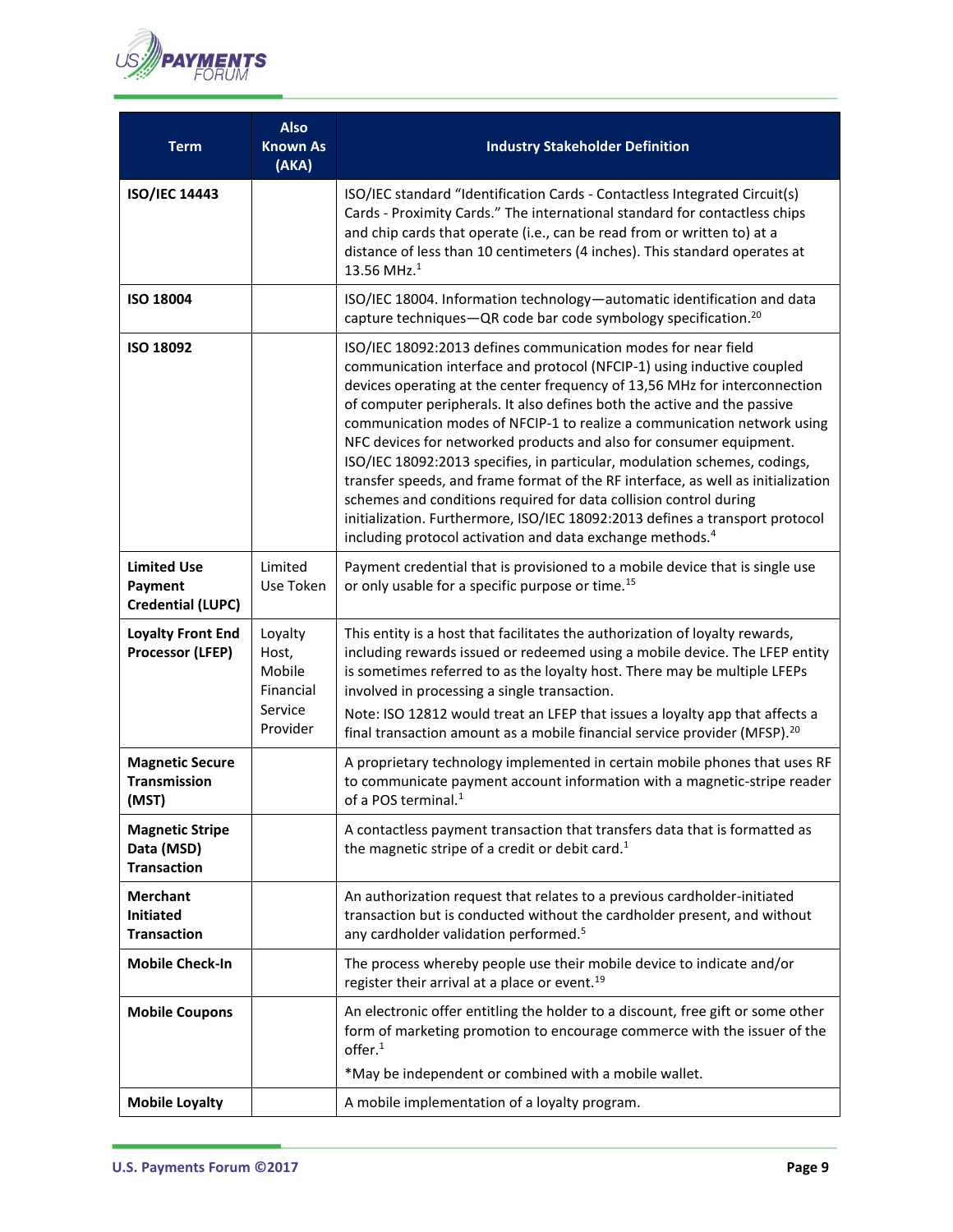

| <b>Term</b>                                                       | <b>Also</b><br><b>Known As</b><br>(AKA)     | <b>Industry Stakeholder Definition</b>                                                                                                                                                                                                                                                                                                                                                                                                                                                                                                                                             |
|-------------------------------------------------------------------|---------------------------------------------|------------------------------------------------------------------------------------------------------------------------------------------------------------------------------------------------------------------------------------------------------------------------------------------------------------------------------------------------------------------------------------------------------------------------------------------------------------------------------------------------------------------------------------------------------------------------------------|
| <b>Mobile</b><br><b>Marketing</b>                                 |                                             | As defined by the Mobile Marketing Association, a set of practices that<br>enables organizations to communicate and engage with their audience in an<br>interactive and relevant manner through any mobile device. <sup>1</sup>                                                                                                                                                                                                                                                                                                                                                    |
| <b>Mobile Network</b><br>Operator                                 |                                             | Provider of wireless communications services that owns or controls all of the<br>elements necessary to sell and deliver services to a user, including radio<br>spectrum allocation, wireless network infrastructure, back haul<br>infrastructure, billing, customer care, provisioning computer systems, and<br>marketing and repair organizations. <sup>9</sup>                                                                                                                                                                                                                   |
| <b>Mobile Offers</b>                                              |                                             | Similar to a mobile coupon, a mobile offer is intended to communicate<br>awareness of a product or service to the receiver and ultimately would drive<br>engagement with the issuer in terms of product or service purchase. <sup>1</sup>                                                                                                                                                                                                                                                                                                                                          |
| <b>Mobile Payment</b><br><b>Application</b><br>(MPA)              |                                             | This entity is a software application installed to a mobile device which<br>enables mobile payment transactions. The application may locally store<br>payment card data and non-payment card data (e.g., loyalty, purchase<br>history) required to complete the transaction. The payment card data may<br>also be stored in a token vault or by a token/trusted service provider. In<br>addition, the mobile payment application will be responsible for geo-<br>location functionality. <sup>20</sup>                                                                             |
| <b>Mobile Payment</b><br>Provider                                 |                                             | Entities providing a means of acceptance to the merchant for mobile<br>payment services. <sup>20</sup>                                                                                                                                                                                                                                                                                                                                                                                                                                                                             |
| <b>Mobile Payment</b><br>Provider<br><b>Application</b><br>(MPPA) | <b>MPS</b><br>(Mobile<br>Payment<br>Server) | A cloud-based application provided by the mobile payment processor (MPP)<br>responsible for interfacing between the token vault or token/trusted service<br>provider, the MPA, the site system and the payment front end processor<br>(PFEP) in order to authorize transactions. <sup>20</sup>                                                                                                                                                                                                                                                                                     |
| <b>Mobile Payment</b><br><b>Device</b>                            |                                             | This term can be both broadly and specifically defined. The broad use could<br>be a device that supports payment, including wearables, both with passive<br>power or battery powered sources. Specifically, most common examples<br>include smartphones and tablets. <sup>20</sup>                                                                                                                                                                                                                                                                                                 |
| <b>Mobile Point-of-</b><br>Sale (mPOS)                            |                                             | Mobile point-of-sale (mPOS) acceptance solutions allow merchants to use<br>mobile devices as point-of-sale terminals to facilitate payment transactions.<br>mPOS acceptance solutions typically make use of a "mPOS card reader<br>accessory" that can either be plugged into the audio jack or USB port or<br>connected via Bluetooth to read magnetic stripe, contact chip or contactless<br>payment cards. "Mobile devices" refer to consumer oriented, multi-purpose<br>mobile computing platforms, including feature phones, smartphones,<br>tablets, and PDAs. <sup>20</sup> |
| <b>Mobile proximity</b><br>payments                               |                                             | Mobile payment transaction in which a consumer uses a phone to pay for<br>goods or services at a physical POS. <sup>1</sup> Payment credentials are transmitted<br>from the mobile device to the physical POS.                                                                                                                                                                                                                                                                                                                                                                     |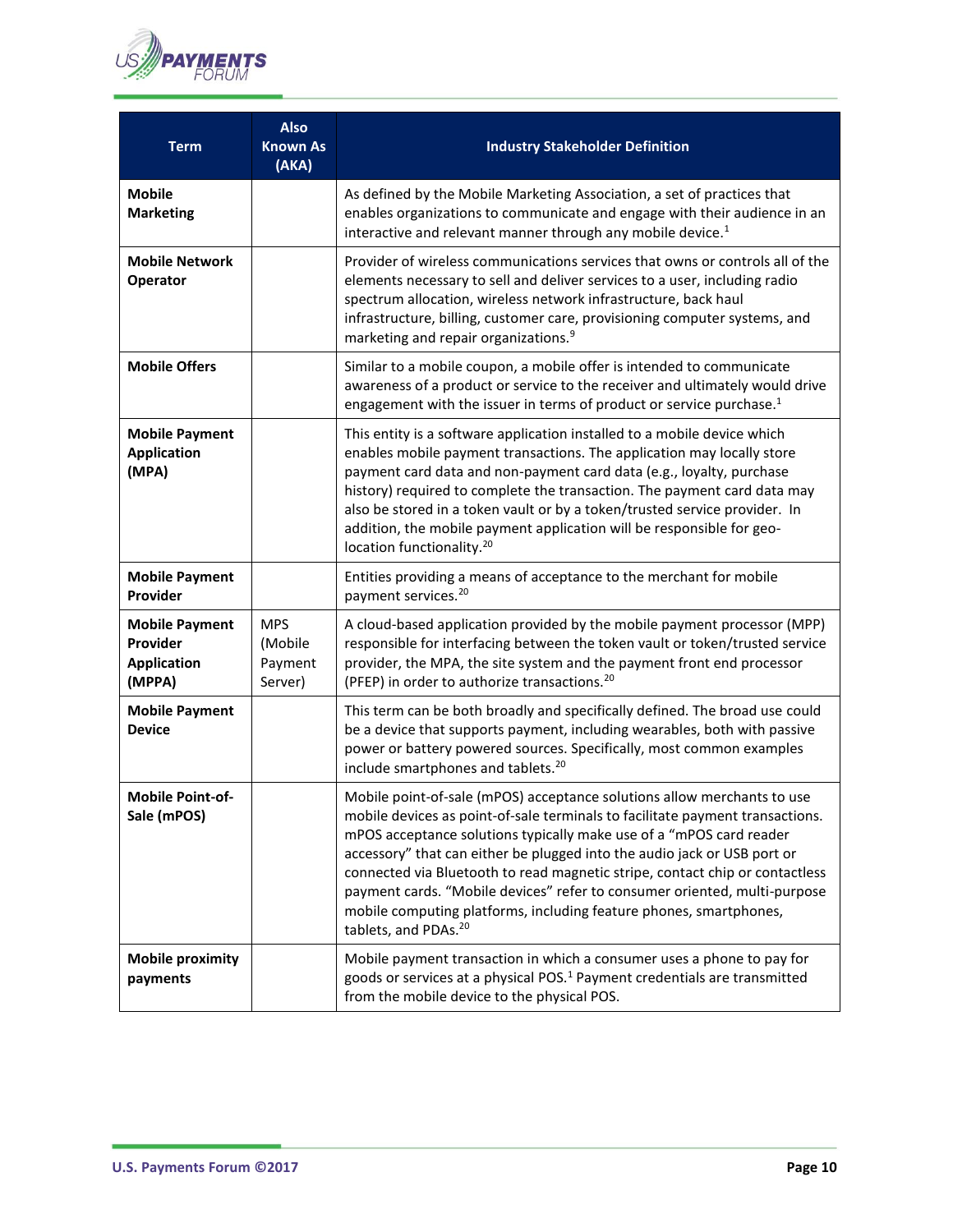

| <b>Term</b>                                            | <b>Also</b><br><b>Known As</b><br>(AKA)                                                                        | <b>Industry Stakeholder Definition</b>                                                                                                                                                                                                                                                                                               |
|--------------------------------------------------------|----------------------------------------------------------------------------------------------------------------|--------------------------------------------------------------------------------------------------------------------------------------------------------------------------------------------------------------------------------------------------------------------------------------------------------------------------------------|
| <b>Mobile Remote</b><br><b>Payments</b>                |                                                                                                                | Mobile payment transactions in which consumers use a mobile device to<br>make purchases without interacting with a physical POS. <sup>1</sup> The payment<br>credentials are not obtained by the POS off the mobile device.                                                                                                          |
| <b>Mobile Wallet</b>                                   |                                                                                                                | The mobile version of a digital wallet, provisioned and accessed on a mobile<br>device. <sup>20</sup>                                                                                                                                                                                                                                |
| <b>Near Field</b><br>Communication<br>(NFC)            |                                                                                                                | NFC is a set of standards that enables proximity-based communication<br>between consumer electronic devices such as mobile phones, tablets,<br>personal computers or wearable devices. An NFC-enabled mobile device can<br>communicate with a POS system that currently accepts contactless payment<br>cards. <sup>1</sup>           |
| <b>NFC-Enabled</b><br><b>Mobile Device</b>             |                                                                                                                | A smartphone, tablet or wearable that supports NFC. <sup>1</sup>                                                                                                                                                                                                                                                                     |
| One-Time<br>Password (OTP)                             |                                                                                                                | Passwords that are used once and then discarded. Each time the user<br>authenticates to a system, a different password is used, after which that<br>password is no longer valid. One-time passwords are often delivered to the<br>user via one of the following methods: text or e-mail, display card, or RSA<br>token. <sup>1</sup> |
| Open Loop<br><b>Mobile Payment</b>                     |                                                                                                                | A mobile system that uses open loop payments. This is in contrast to a<br>closed loop payment scheme. <sup>20</sup>                                                                                                                                                                                                                  |
| <b>Optical Reader</b>                                  |                                                                                                                | A camera on a mobile or a point of sale device that can recognize and extract<br>information such as from a QR code, physical card, or bar code. <sup>20</sup>                                                                                                                                                                       |
| <b>Over the Air</b><br>(OTA)                           |                                                                                                                | The possibility to send and receive data to/from a device in distributed<br>environment. In GSM networks, data connection or SMS could be used to do<br>SO <sup>1</sup>                                                                                                                                                              |
| <b>Pass Through</b><br><b>Wallet</b>                   |                                                                                                                | A mobile wallet that provides all the information a normal checkout would<br>require directly to the POS or app. <sup>16</sup>                                                                                                                                                                                                       |
| <b>Payment Account</b><br><b>Reference (PAR)</b>       |                                                                                                                | A non-financial reference assigned to each unique PAN and used to link a<br>payment account represented by that PAN to its affiliated payment tokens. <sup>1</sup>                                                                                                                                                                   |
| <b>Payment Front</b><br><b>End Processor</b><br>(PFEP) | FEP,<br>Acquirer,<br>Acquiring<br>Processor,<br>Payment<br>Host,<br>Mobile<br>Financial<br>Service<br>Provider | The application or institution that the merchant location uses for the<br>processing of payments. This may be a third party provided application made<br>available as a service or an in-house application provided by the MPP. <sup>3</sup><br>Note: ISO 12812 would treat a PFEP as a mobile financial service provider<br>(MFSP). |
| <b>Payment Service</b><br><b>Provider (PSP)</b>        |                                                                                                                | Non-bank service providers (e.g., providers of technology, software, network<br>services, processing services, mobile wallets, equipment, security services,<br>program managers). <sup>18</sup>                                                                                                                                     |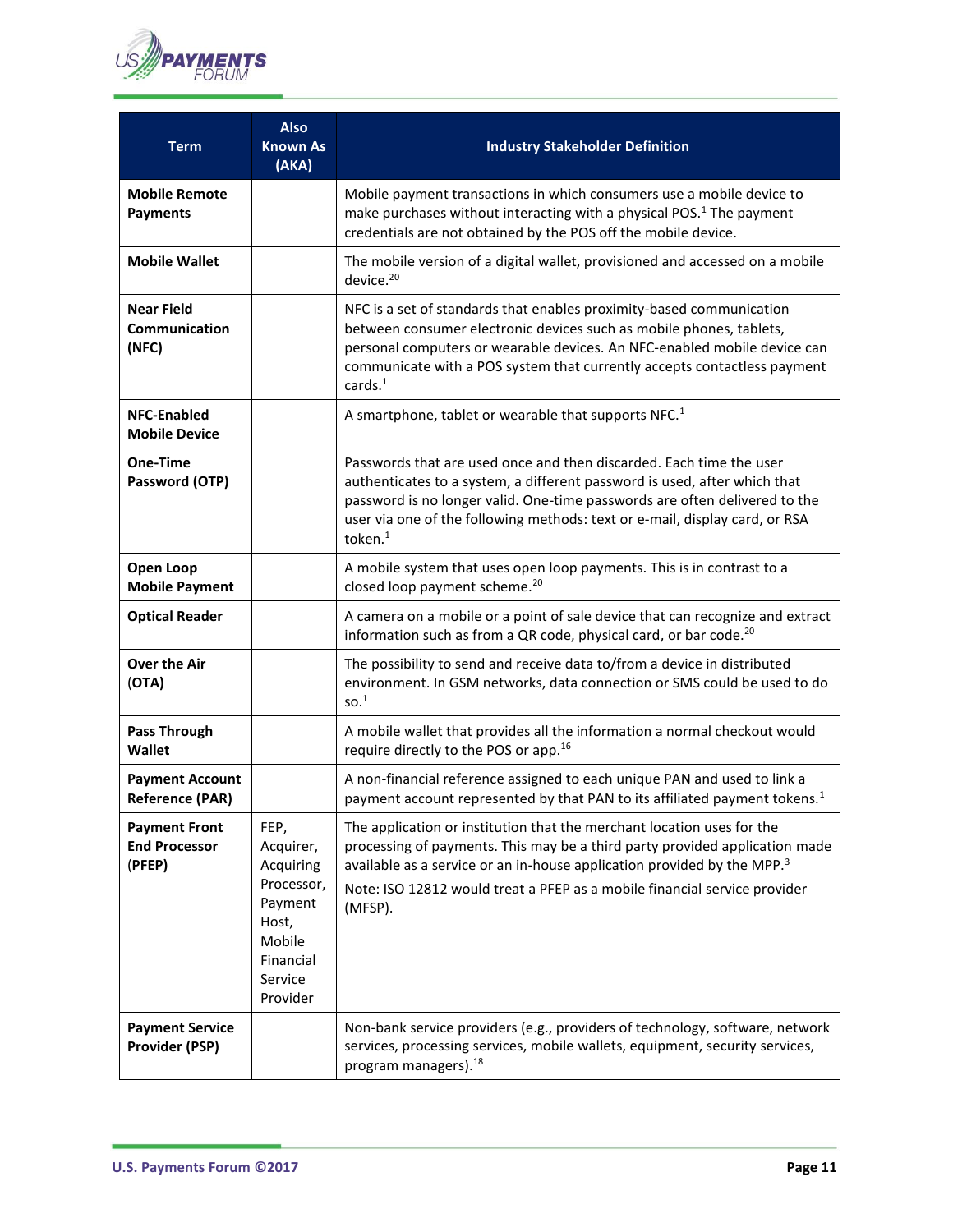

| Term                                                      | <b>Also</b><br><b>Known As</b><br>(AKA)                 | <b>Industry Stakeholder Definition</b>                                                                                                                                                                                                                                                                                                                                                                       |
|-----------------------------------------------------------|---------------------------------------------------------|--------------------------------------------------------------------------------------------------------------------------------------------------------------------------------------------------------------------------------------------------------------------------------------------------------------------------------------------------------------------------------------------------------------|
| Point-of-Sale<br>(POS)                                    |                                                         | The device (hardware and software) that is used to process transactions on<br>the merchant location. <sup>3</sup> While POS once referred specifically to the credit<br>card terminal at the cash register, POS now includes mobile, wireless, and<br>virtual terminals. <sup>20</sup>                                                                                                                       |
| Provisioning                                              |                                                         | An initial set up process that handles authentication of a user account, the<br>exchange of keys to unlock the NFC chip installed on a mobile device, the<br>service activation and the secure download of mobile payment account<br>information. <sup>20</sup>                                                                                                                                              |
| <b>Pull Payment</b>                                       |                                                         | A payment made after prior authorization by the payer; the payee sends the<br>payment instruction to the payee's account to draw on funds from the<br>payer. <sup>12</sup>                                                                                                                                                                                                                                   |
| <b>Push Payment</b>                                       |                                                         | A payment made when the payer sends the payment instruction to the<br>payer's account to transfer the payer's funds to the payee. <sup>12</sup>                                                                                                                                                                                                                                                              |
| QR Code                                                   |                                                         | Quick response code. A type of 2-D (matrix) bar code that complies to ISO<br>18004:2006.21                                                                                                                                                                                                                                                                                                                   |
| <b>Radio-Frequency</b><br><b>Identification</b><br>(RFID) |                                                         | Technology that is used to transmit information about objects wirelessly,<br>using radio waves. RFID technology is composed of 2 main pieces: the device<br>that contains the data and the reader that captures such data. <sup>1</sup>                                                                                                                                                                      |
| <b>Secure Element</b><br>(SE)                             |                                                         | The secure element resides in a microcontroller chip capable of performing<br>cryptographic operations. It offers a dynamic environment to store data<br>securely, process data securely and perform communication with external<br>entities securely. If tampered with, it may self-destruct, but will not allow<br>unauthorized access. <sup>20</sup>                                                      |
| <b>SIM</b><br><b>Subscriber</b><br><b>Identity Module</b> | SIM Card,<br>Subscriber<br>Identificat<br>ion<br>Module | The smart card that is included in GSM (Global System for Mobile<br>Communications) mobile phones. SIMs are configured with information<br>essential to authenticating a GSM mobile phone, thus allowing a phone to<br>receive service whenever the phone is within coverage of a suitable<br>network. <sup>1</sup>                                                                                          |
| <b>Site System</b>                                        |                                                         | This term encompasses the site equipment and components (hardware and<br>software) physically present at the merchant location. It may perform the<br>function of local card processing business rules such as customer prompting,<br>local velocity checking and receipt formatting and printing. Examples of site<br>systems include point of sale (POS) and electronic payment server (EPS). <sup>3</sup> |
| <b>Short Message</b><br><b>Service (SMS)</b>              |                                                         | A system used to send text messages to and from mobile phones. <sup>1</sup>                                                                                                                                                                                                                                                                                                                                  |
| <b>Staged Wallet</b>                                      |                                                         | A mobile wallet that draws down the funds spent by their customers from a<br>payment card or account that has been pre-linked to the consumer's digital<br>or mobile wallet. Example: PayPal. <sup>17</sup>                                                                                                                                                                                                  |
| <b>Store and</b><br>Forward                               | Deferred<br>Authoriza-<br>tion                          | Refers to transactions when a merchant captures transaction information<br>and transmits after transaction completion for subsequent processing. <sup>20</sup>                                                                                                                                                                                                                                               |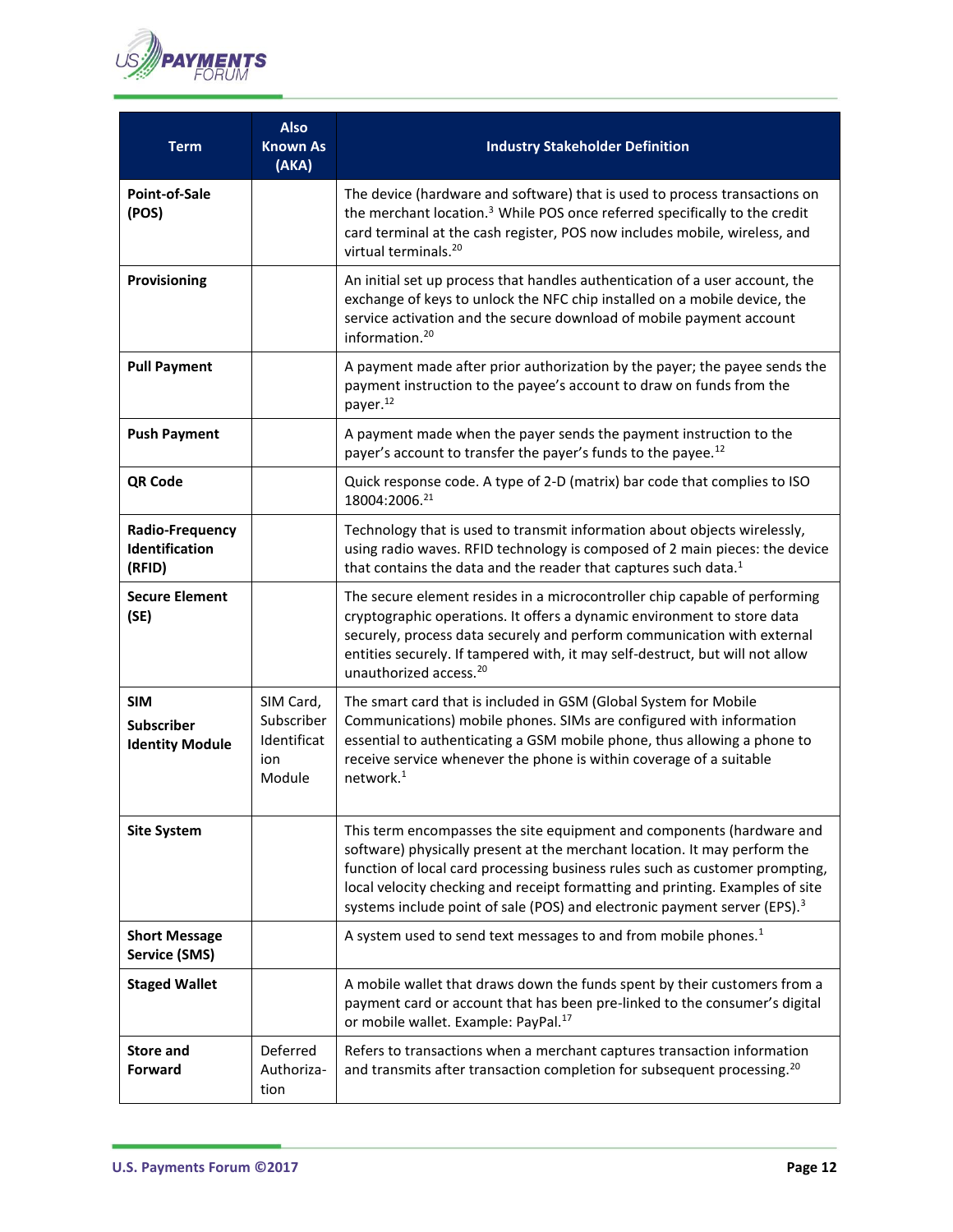

| <b>Term</b>                                                       | <b>Also</b><br><b>Known As</b><br>(AKA) | <b>Industry Stakeholder Definition</b>                                                                                                                                                                                                                                                                                                    |
|-------------------------------------------------------------------|-----------------------------------------|-------------------------------------------------------------------------------------------------------------------------------------------------------------------------------------------------------------------------------------------------------------------------------------------------------------------------------------------|
| <b>Token</b>                                                      |                                         | Generic term for a placeholder or surrogate. In the context of payment card<br>transactions, a token refers to a surrogate card number that is submitted in<br>the payment stream in place of the real card number. <sup>20</sup>                                                                                                         |
| <b>Token Requestor</b>                                            |                                         | Entity that initiates requests that PANs be tokenized by submitting token<br>requests to the token service provider. <sup>20</sup>                                                                                                                                                                                                        |
| <b>Token Service</b><br><b>Provider (TSP)</b>                     |                                         | Entity within the payments ecosystem that provides registered token<br>requestors with 'surrogate' PAN values, otherwise known as payment tokens<br>by managing the operation and maintenance of the token vault, deployment<br>of security measures and controls, and registration process of allowed token<br>requestors. <sup>20</sup> |
| <b>Token Vault</b>                                                |                                         | A secure Payment Card Industry (PCI) compliant server where issued tokens,<br>and the PAN numbers they represent, are stored securely. <sup>20</sup>                                                                                                                                                                                      |
| <b>Tokenization</b>                                               |                                         | Process by which a placeholder or surrogate (payment token) is substituted<br>for a primary account number. Typically, tokenization is a service offered by<br>a payment network, acquirer, token service provider or third party service<br>provider. <sup>9</sup>                                                                       |
| <b>Trusted</b><br><b>Execution</b><br><b>Environment</b><br>(TEE) |                                         | A TEE is an execution environment that runs alongside the smartphone<br>operating system (the rich OS). A TEE provides security services and isolates<br>access to its hardware and software security resources from the rich OS and<br>associated applications. <sup>22</sup>                                                            |
| <b>Trusted Service</b><br><b>Manager (TSM)</b>                    |                                         | A neutral third party that provides a single integration point to mobile<br>operators for financial institutions, transit authorities and retailers that want<br>to provide a payment, ticketing or loyalty application to their customers with<br>NFC-enabled phones. <sup>1</sup>                                                       |
| <b>USIM-Based</b><br>Cards                                        |                                         | The equivalent of a SIM card in WCDMA/UMTS (3G) phones. <sup>1</sup>                                                                                                                                                                                                                                                                      |
| <b>Wallet Service</b><br>Provider                                 |                                         | Companies that offer specific wallet solutions that use various<br>communications technology for mobile payments. <sup>23</sup>                                                                                                                                                                                                           |
| Wearable                                                          |                                         | In the context of payment: relating to or noting a computer or advanced<br>electronic device that is incorporated into an accessory or item of clothing<br>worn on the body. <sup>24</sup>                                                                                                                                                |
| <b>Wireless</b><br><b>Application</b><br>Protocol (WAP)           |                                         | A global application protocol that enables mobile phone users to access the<br>Internet and other information services. <sup>1</sup>                                                                                                                                                                                                      |

# <span id="page-12-0"></span>**4. Legal Notice**

While great effort has been made to ensure that the information in this document is accurate and current, this information does not constitute legal advice and should not be relied on for any legal purpose, whether statutory, regulatory, contractual or otherwise. All warranties of any kind are expressly disclaimed, including all warranties relating to or arising in connection with the use of or